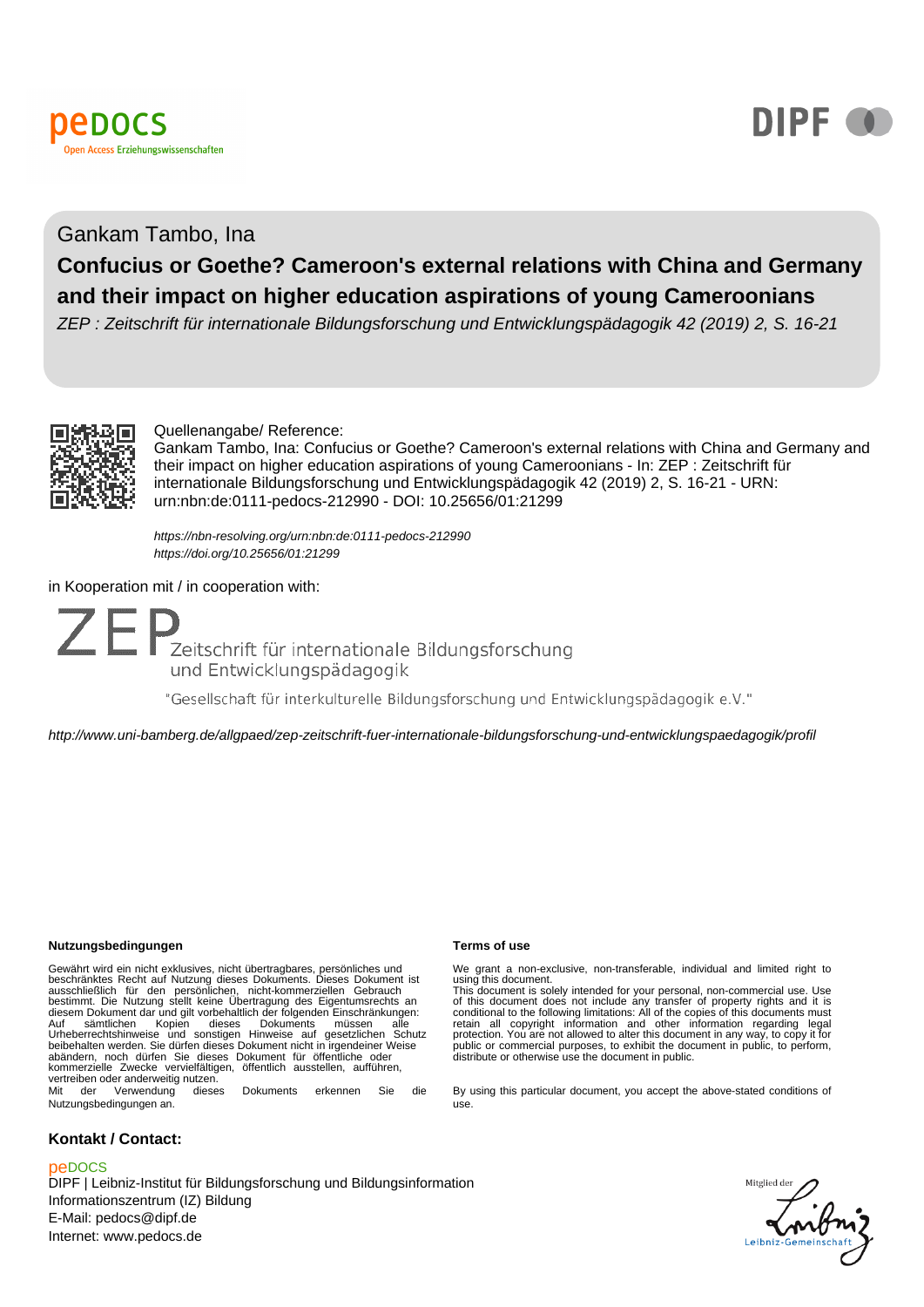

# Zeitschrift für internationale Bildungsforschung und Entwicklungspädagogik

Mit: Mitteilungen der DGfE-Kommission Vergleichende und Internationale Erziehungswissenschaft

2'19

**German Actors in Higher Education in Africa: Experiences and Challenges**

- Germany's Higher Education Cooperation in Africa between Aid and Trade
- African-German Cooperation towards Decolonising Higher Education
- Cameroon's External Relations with China and Germany
- Repositioning of German Actors in Ethiopian Higher Education
- German-African Cooperation in Global Health



# WAXMANN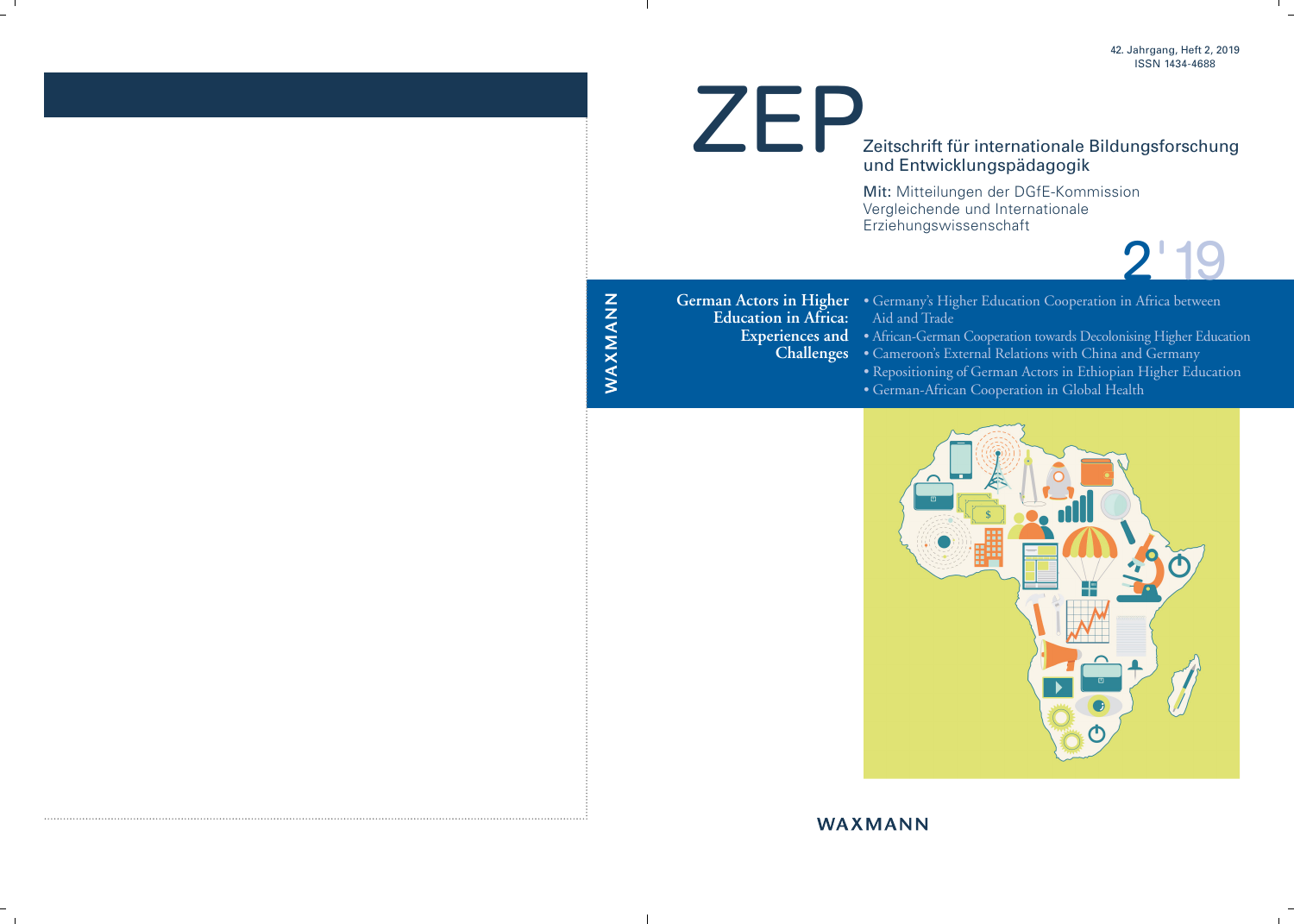**FEA** (*EFA*) Declaration issued by the international conference of several United Nations Organisations (UNESCO, UNICEF, ollowing the 1990 *Education for All (EFA)* Declaration issued by the international conference of several United World Bank and UNDP), international policy talk, education programs and scientific debates concentrated on enhancing *Basic Education* in the *so-called Third World*. The last EFA "Global Monitoring Report" issued by UNESCO (2015) under the title "Education for All 2000–2015: Achievements and Challenges" summarised what had been achieved largely in respect to all around 'basic education' during that era.

The *Sustainable Development Goals (SDGs)* declared in 2016 by the United Nations for the period of the Agenda 2030, have changed the concept of 'education' considerably (cf. also the special issue on the SDGs of this journal, ZEP 2/2018). In contrast to EFA's focus on basic education 'universal education' now means to "ensure that all girls and boys complete free, equitable and quality primary and secondary education" (SDG 4.1). The goal includes *higher education*, stating to "ensure equal access for all women and men to affordable and quality technical, vocational tertiary education, including university" (SDG 4.3), and it contains implementation schemes such as "substantially expand globally the number of scholarships available to developing countries, in particular least-developed countries, small Islands developing States and African countries, for enrolment in higher education" (SDG 4.b). From this follows: *Higher Education* in Africa including *international development cooperation* has gained an undeniable importance in the international development agenda.

Against this backdrop the main focus of this special issue is directed to *Germany's official policies and programmes directed to higher education in African countries*. This might sound like propelling official German views towards Africa, but it is meant to critically reflect Germany as a player of the 'Global North' navigating within complex African as well as other cross-border actors in areas of higher education in Africa. The focus on German actors also stems from the fact that all (but one) articles derive from papers presented at the international conference on "African Connections" by the German African Studies Association (VAD) at the University of Leipzig in June 2018.

The issue starts by discussing the main 'official' German institutions and their programs towards higher education in Africa by *Christel Adick* along categories typified as 'aid', 'exchange', cultural diplomacy', and 'trade'. In contrast to focusing official organisations, *Ina Gankam Tambo* researches the student-level of international education transfer. She presents results of her interviews with Cameroonian students who study at the Goethe Institute as compared to those who study at the Confucius Institute. Centres of Excellence are a prominent variety of programs offered by the German Academic Exchange Service (DAAD), one of which is presented in the article by *Jonah Nyaga Kindiki, Malve von Möllendorff, Karsten Speck and Paul Webb* in which they analyse the project conditions and its contribution to decolonising higher education in Africa. Higher education in Ethiopia has rapidly expanded and internationalized in recent years. *Claudia Baumann and Rüdiger Lauberbach* present research results on institution-building in this country within a changing landscape that includes competition from the 'Global South' which affects German actors and their programs in Ethiopia. The education of health professionals in Africa (instead of abroad) is important to improve health care services. *Kirstin Grosse Frie* demonstrates how the field of 'Global Health' as an interdisciplinary field might integrate more social sciences (instead of purely clinical teaching) into future German-African cooperation in the education of health professionals.

It was decided to publish this issue in English (instead of German) in order to attract the attention of international scholars and practitioners who are interested in international debates on cross-border transfer in higher education including not least colleagues and presently acting or prospective counterparts in Africa.

> *Christel Adick & Kirstin Grosse Frie Münster and Frankfurt, May 2019* doi.org/10.31244/zep.2019.02.01

#### **Impressum**

ZEP – Zeitschrift für internationale Bildungsforschung und Entwicklungspädagogik ISSN 1434-4688

#### **Herausgeber:**

Gesellschaft für interkulturelle Bildungsforschung und Entwicklungspädagogik e.V. und KommEnt

## **Schriftleitung:**

Annette Scheunpflug

#### **Technische Redaktion:** Caroline Rau (verantwortlich),

Jana Costa (Rezensionen), Anne-Christine Banze (Schlaglichter)

#### **Redaktionsanschrift:**

ZEP-Redaktion, Lehrstuhl Allgemeine Pädagogik, Markusplatz 3, 96047 Bamberg

#### **Verlag:**

Waxmann Verlag GmbH, Steinfurter Straße 555, 48159 Münster, Tel.: 0251/26 50 40 E-Mail: info@waxmann.com

**Begründet von:** Alfred K. Treml (†) mit dem AK Dritte Welt Reutlingen.

**Ehemals in der Redaktion:** Barbara Asbrand, Hans Bühler, Hans Gängler, Sigrid Görgens, Richard Helbling (Schweiz), Linda Helfrich, Alfred Holzbrecher, Torsten Jäger, Gerhard Mersch, Renate Nestvogel, Gottfried Orth, Georg Friedrich Pfäfflin, Arno Schöppe, Birgit Schößwender, Horst Siebert, Klaus-Jürgen Tillmann, Barbara Toepfer, Erwin Wagner, Joachim Winter.

**Aktuell in der Redaktion:** Achim Beule, Claudia Bergmüller, Christian Brüggemann, Asit Datta, Julia Franz, Norbert Frieters-Reermann, Heidi Grobbauer (Österreich), Helmuth Hartmeyer (Österreich), Susanne Höck, Karola Hoffmann, Lydia Kater-Wettstädt, Ulrich Klemm, Gregor Lang-Wojtasik, Sarah Lange, Volker Lenhart, Claudia Lohrenscheit, Bernd Overwien, Marco Rieckmann, Annette Scheunpflug, Klaus Seitz, Susanne Timm, Rudolf Tippelt.

**Anzeigenverwaltung:** Waxmann Verlag GmbH, Paula Brauer: brauer@waxmann.com

**Abbildungen:** (Falls nicht bezeichnet) Privatfotos oder Illustrationen der Autorinnen und Autoren

**Titelbild:** Stockvektor-Nummer: 305911022; https://www.shutterstock.com

**Erscheinungsweise und Bezugsbedingungen:** erscheint vierteljährlich; Jahresabonnement EUR 24,00, Einzelheft EUR 11,00; alle Preise verstehen sich zuzüglich Versandkosten; zu beziehen durch alle Buchhandlungen oder direkt vom Verlag. Abbestellungen spätestens acht Wochen vor Ablauf des Jahres. Das Heft ist auf umweltfreundlichem chlorfreien Papier gedruckt. Diese Publikation ist gefördert von Brot für die Welt – Evangelischen Entwicklungsdienst, Referat für Inlandsförderung, Berlin.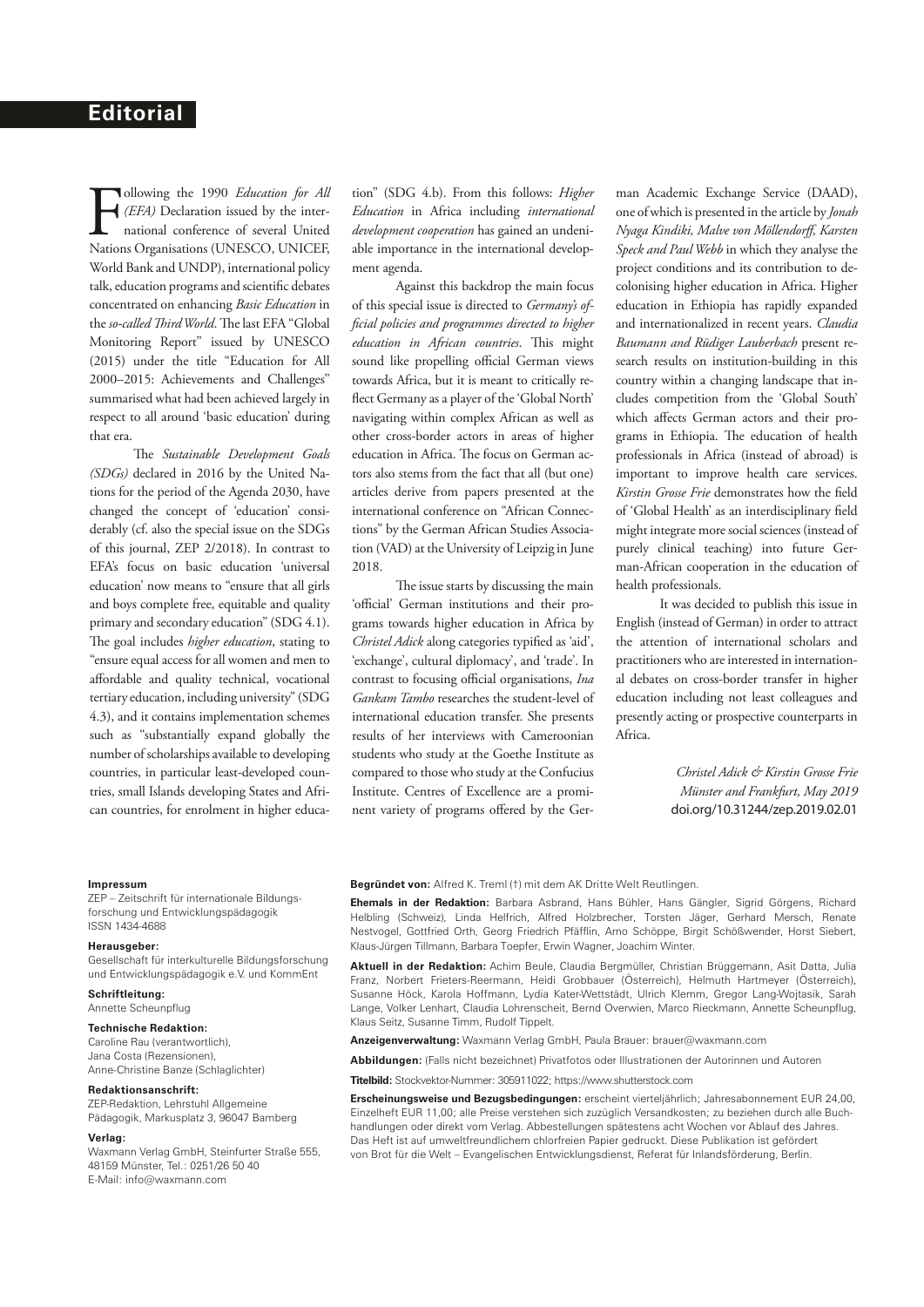42. Jahrgang, Heft 2, 2019 ISSN 1434-4688 doi.org/10.31244/zep.2019.02

# Zeitschrift für internationale Bildungsforschung und Entwicklungspädagogik ZEP

Mit: Mitteilungen der DGfE-Kommission Vergleichende und Internationale Erziehungswissenschaft 2'19

## **Christel Adick**

Themen 4 Germany's Higher Education Cooperation in Africa between Aid and Trade

## **Jonah Nyaga Kindiki/Malve von Möllendorff/Karsten Speck/Paul Webb**

11 African-German Cooperation towards Decolonising Higher Education: CERM-ESA Approaches and Lessons Learnt

## **Ina Gankam Tambo**

16 Confucius or Goethe? Cameroon's External Relations with China and Germany and Their Impact on Higher Education Aspirations of Young Cameroonians

## **Claudia Baumann/Rüdiger Lauberbach**

22 The Rise of the Global South and the Repositioning of German Actors in Ethiopian Higher Education

## **Kirstin Grosse Frie**

- 27 German-African Cooperation in Global Health: The Role of Social Sciences in Higher Education Degree Studies, Training, and Research Projects
- VENRO 33 Neue Perspektiven auf alte Herausforderungen: Was nehmen wir aus der Studie "Wirkungsorientierung in der entwicklungspolitischen Inlandsarbeit" für die Projektarbeit im Ausland mit?
	- VIE 34 InterCap Kapazitäten gemeinsam entwickeln: Europaweites Projekt zum Globalen Lernen über Migration und Entwicklung in der interdependenten Welt
		- 35 Rezensionen
		- 38 Schlaglichter

## **WAXMANN**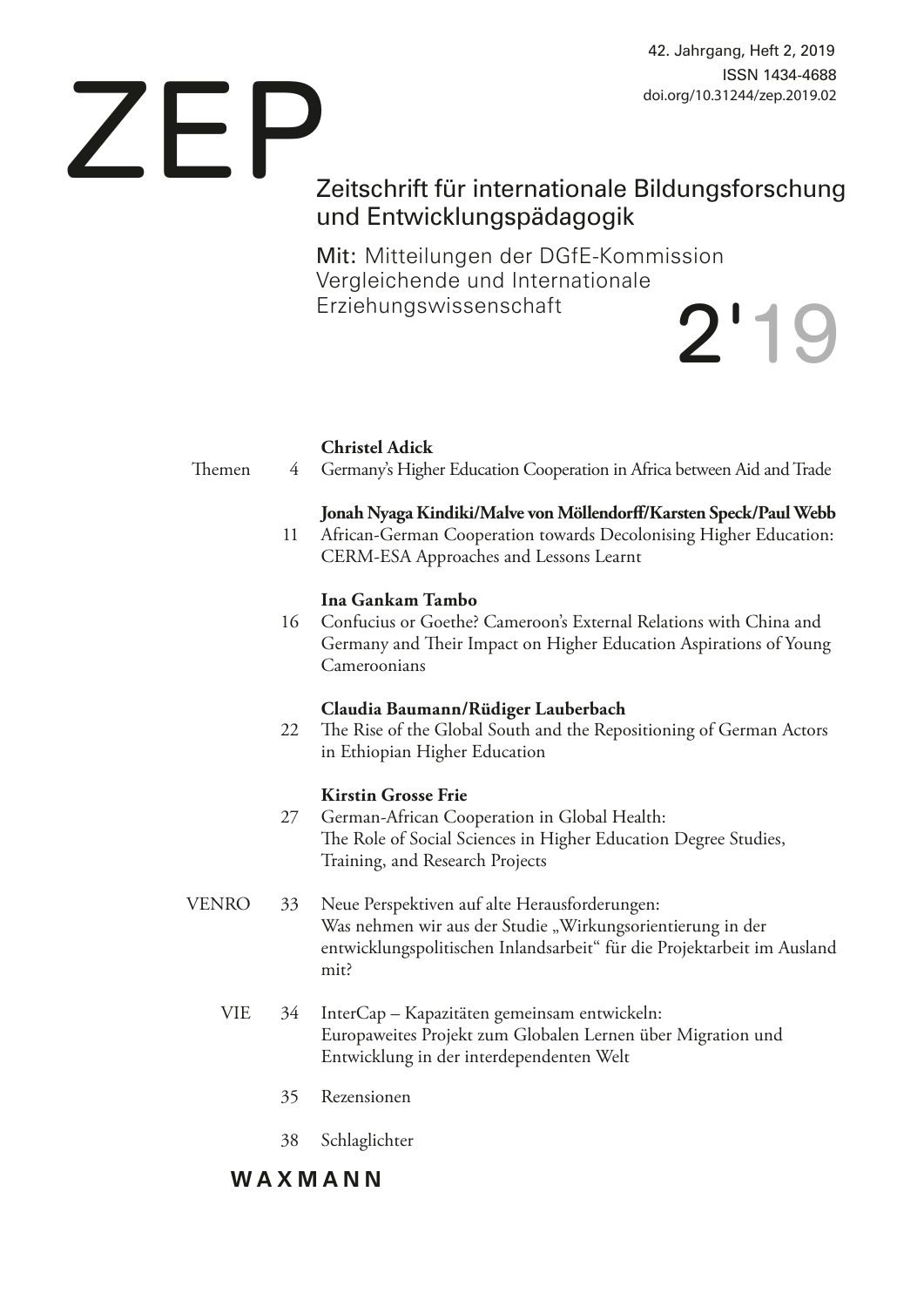## Ina Gankam Tambo

# Confucius or Goethe? Cameroon's External Relations with China and Germany and Their Impact on Higher Education Aspirations of Young Cameroonians

## **Abstract**

The main interest of this article is directed to the question, in how far the foreign cultural and educational relations, which Cameroon has with China and Germany, affect the international mobility of Cameroonian graduates. This paper is based on results of an empirical study in Cameroon which examined the German as well as the Chinese mechanisms within their respective cultural and educational institutions for international mobility in higher education based in Cameroon. Furthermore, the motives of Cameroonian students for their choice of destination are elaborated upon.

**Keywords:** *mobility in Higher Education, foreign cultural and educational policies, Cameroon, China, Germany*

## **Zusammenfassung**

In diesem Beitrag wird der Frage nachgegangen, inwieweit die auswärtige Kultur- und Bildungspolitik Kameruns mit der Volksrepublik China sowie mit der Bundesrepublik Deutschland Auswirkungen auf die internationale Mobilität kamerunischer Studierender im Hochschulbereich haben kann. Dieser Beitrag basiert auf einer empirischen Studie in Kamerun. Verglichen wurden in dieser die Mechanismen der Hochschulmobilität, die seitens der deutschen sowie der chinesischen auswärtigen Kultur- und Bildungspolitik in Kamerun implementiert werden. Ferner wurden kamerunische Studierende hinsichtlich ihrer Motive, ein Studium in Deutschland respektive China durchzuführen, befragt.

**Schlüsselworte:** *Hochschulmobilität, auswärtige Kultur- und Bildungspolitik, Kamerun, China, Deutschland*

## **Introduction**

"*Nĭ hăo*", or "*Guten Tag*"? – today large numbers of Cameroonian graduates decide to learn Chinese or German as a foreign language; these are mandatory assets for their international mobility in higher education (cp. Tab. 1). In comparing Germany's and China's foreign cultural and educational policies, striking differences occur: whilst the Peoples Republic of China

(PRC) offers various scholarships to Cameroonian students starting from undergraduate level, the Federal Republic of Germany has nothing similar to offer. Reasons for this are seen in the strategies implemented by the respective governments, which appear to be clear cut by the PRC, for instance, concerning the criteria for a study visa and the number of available study visas. This is less well defined in German foreign policy. Consequently, the Chinese Government provides flexible mechanisms for international mobility in higher education from undergraduate level onwards, whereas similar arrangements are clearly not provided by the German government.

## **Conceptual framework of cultural and educational policies**

This contribution mainly concentrates on cultural and educational policies which are generally considered as the "third pillar" of foreign policies, aside from political and economic policies (Schneider, Kaitinnis, 2016, p. 9 f.). Cooperation on education can be regarded as one form of external relations exercised by intermediate parastatal organisations such as the German Goethe Institute (GI) and the German Academic Exchange Service (Deutscher Akademischer Austausch Dienst, DAAD) which is the national German institution for international academic cooperation), or the Chinese Confucius Institute (CI) and its headquarters Hanban (Confucius Institute Headquarters, Hanban, 2014). The "third pillar's" influence abroad is considered to be sustaining, visible and as an immediate instrument, since its integration in the host countries reaches the populations directly and individually (Auswärtiges Amt, 2015). Overall, foreign cultural and political institutions are meant to enable direct dialogue, sustaining relations, peacebuilding and prevention of conflicts, as well as collaboration with partner institutions, the local society, and intercultural and international exchange. Consequently, interventions consisting of providing education opportunities in foreign countries are classified as 'soft power' strategies (cp. Adick, 2016; King, 2013), which, according to Joseph Nye (1990, p. 154 ff.) stands for non-military forms of international policy implementation based on technological advancements, education and economic power. Soft power is, therefore, the capacity to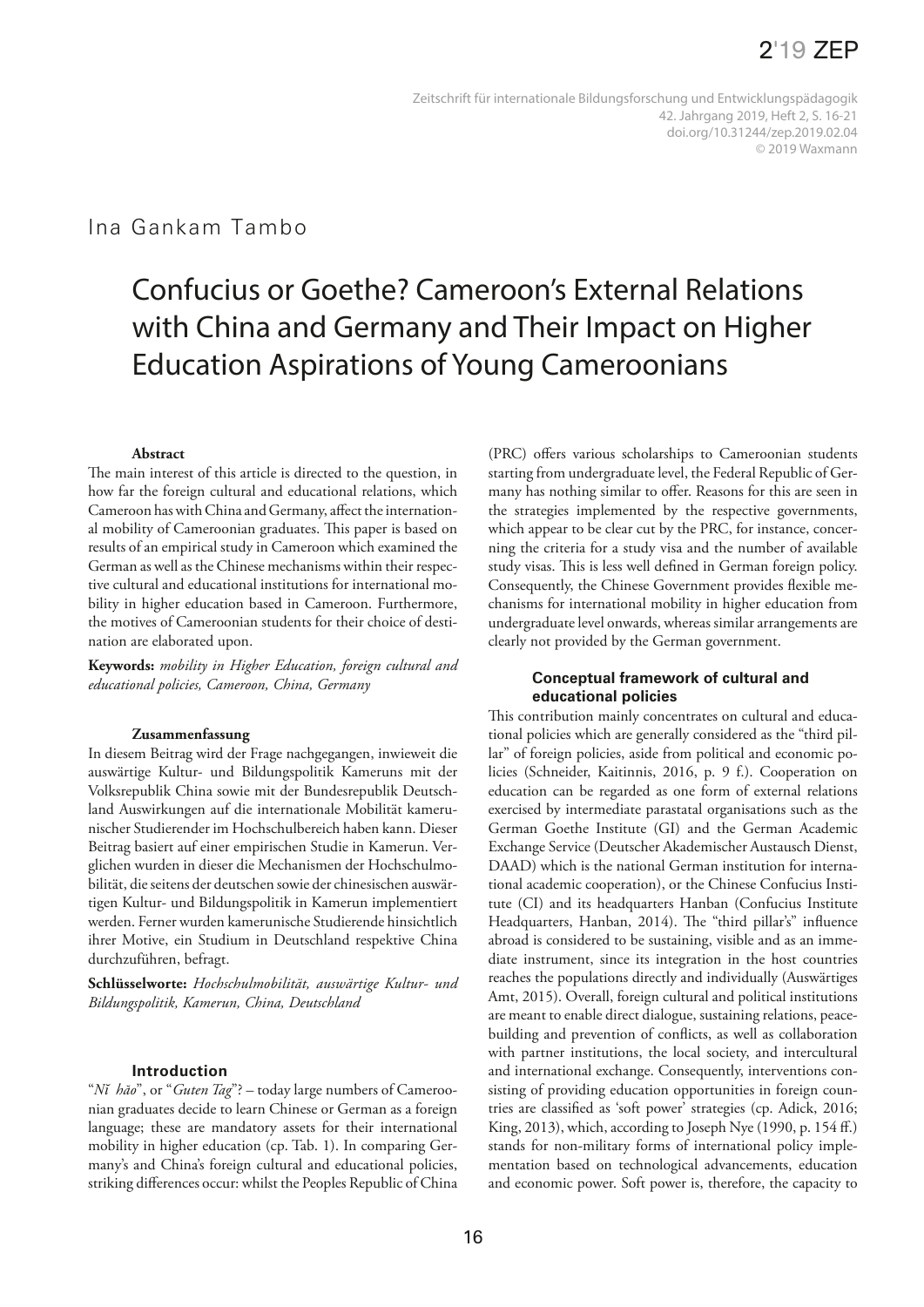|                                                                                                                   | <b>Chinese</b> | German            |
|-------------------------------------------------------------------------------------------------------------------|----------------|-------------------|
| (Under) graduate scholarships provided by the foreign go-<br>vernment per year                                    | 130            | 0 (undergraduate) |
| Foreign language learners in the Cameroonian compulsory<br>school system (applies for the year 2015)              | ca. $2.000$    | ca. 220.000       |
| Directly managed Cameroonian middle-schools (2017)                                                                |                |                   |
| Language Students at the foreign cultural and political institutions<br>(Goethe Institute or Confucius Institute) | ca. $8.000$    | ca. $2.800$       |

*Table 1: Comparing the spread of Chinese and German language learners in Cameroon; Source: Confucius Institute, Yaoundé ; Auswärtiges Amt 2015; Ndukong 2017.*

do or change something and to let this appear as legitimate from the perspective of others (ibid., p. 167 ff.). In the following paragraphs, the local effects of foreign education and cultural policies within the context of international mobility in higher education will be discussed with the example of Cameroonian graduates.

## **Higher education mobility as a means for cultural and educational foreign policy**

One means of higher education mobility are scholarships given to qualified students. Next to ca. 100 language-related undergraduate and postgraduate scholarships yearly awarded by the CI, the Chinese government awards about 30 undergraduate and graduate study grants to highly qualified Cameroonian students. Scholarships are part of Sino-Cameroonian cultural and educational relations. In the academic year 2017/18 the Chinese government, for instance, awarded about 132 scholarships to top Cameroonian students (cp. Tab. 1); the grants were related to the following courses: mining, industrial fishing, medicine, accounting, finance, management and logistics, renewable energies, environmental sciences, network and telecommunication, agriculture, computer sciences, information technology, electricity, international relations, international law, Chinese language. The scholarship holders receive a monthly stipend of about 252.000 CFA (app. 380€) plus the coverage of the university fees.

The CI scholarships are awarded to Chinese language students who have passed the necessary minimum points in the Chinese language proficiency test HSK (*Hànyǔ Shuǐpíng Kǎoshì* tests: written: HSK and oral: HSKK), which is comparable to the British TOEFL examination. The various scholarship programmes depend on the level of language competency; as for instance, for lower HSK-levels there are four-week scholarships or a one-semester study with home-stay experience in a Chinese family and studies in traditional Chinese Medicine and Taiji culture. Higher HSK-levels qualify for scholarships for Master's or Bachelor's Degrees in Teaching Chinese as a foreign language. Compared to the German language courses offered at the GI, the course fees per session (ca. 12–13 weeks) at the CI are quite moderate of 40.000 CFA (app. 61 $\epsilon$ ), whereas they are threefold at the GI amounting to 135,000 CFA (app. 206 €).

In contrast to the Chinese policy the criteria for eligibility for a German study visa consist of the Cameroonian baccalaureate, German language competencies of at least B1 level of the European reference framework of language learning, as well as financial resources, either in the form of a scholarship or held in a bank account (Deutsche Botschaft Jaunde, 2018). Currently, the German government does not offer any direct higher education mobility mechanism in form of a structured undergraduate scholarship programme, which enables direct entry into German universities. Nonetheless, Germany remains a highly desired destination for Cameroonian students. For instance, in 2015, Cameroonian students were the 9th largest group of international students in German universities, counting 6.672 students. Their number has been constantly rising, in the year 2005 counting 5.245 and in 2010 reaching 5.383 Cameroonian students (Burkhart et al., 2016, p. 17). As the understanding of the German language is mandatory in order to apply for a study visa there are annually high numbers of Cameroonians German language students: about 1.900 at five universities, 4.000 at language training centres and about 2.800 at the Goethe Institute, which remains Germany's leading actor in promoting the German language abroad (Auswärtiges Amt, 2015, p. 11). Both the CI and the GI referred to their directly managed schools. While the GI coordinates the PASCH-initiative (Partnerschulnetzwerk) operated in five Cameroonian-run middle schools (college and lycee) which are part of the PASCH network, the CI coordinates Chinese expatriates who are teaching Chinese lessons at seven private Cameroonian schools.

## **Research design**

In May 2018, the author undertook a small study in Yaoundé to examine the motivations of Cameroonian graduates aiming to study in Germany or in China. For this purpose, 67 German language learners at the Goethe Institute and 71 Chinese language learners at the Confucius Institute were interviewed. Both groups answered equal questions on standardised questionnaires written in French, which were slightly adapted to the specific learning institution the contacted students attended, as well as to the circumstances related to their desire to study abroad. For instance, the students contacted at the CI were all planning to apply for Chinese language learning related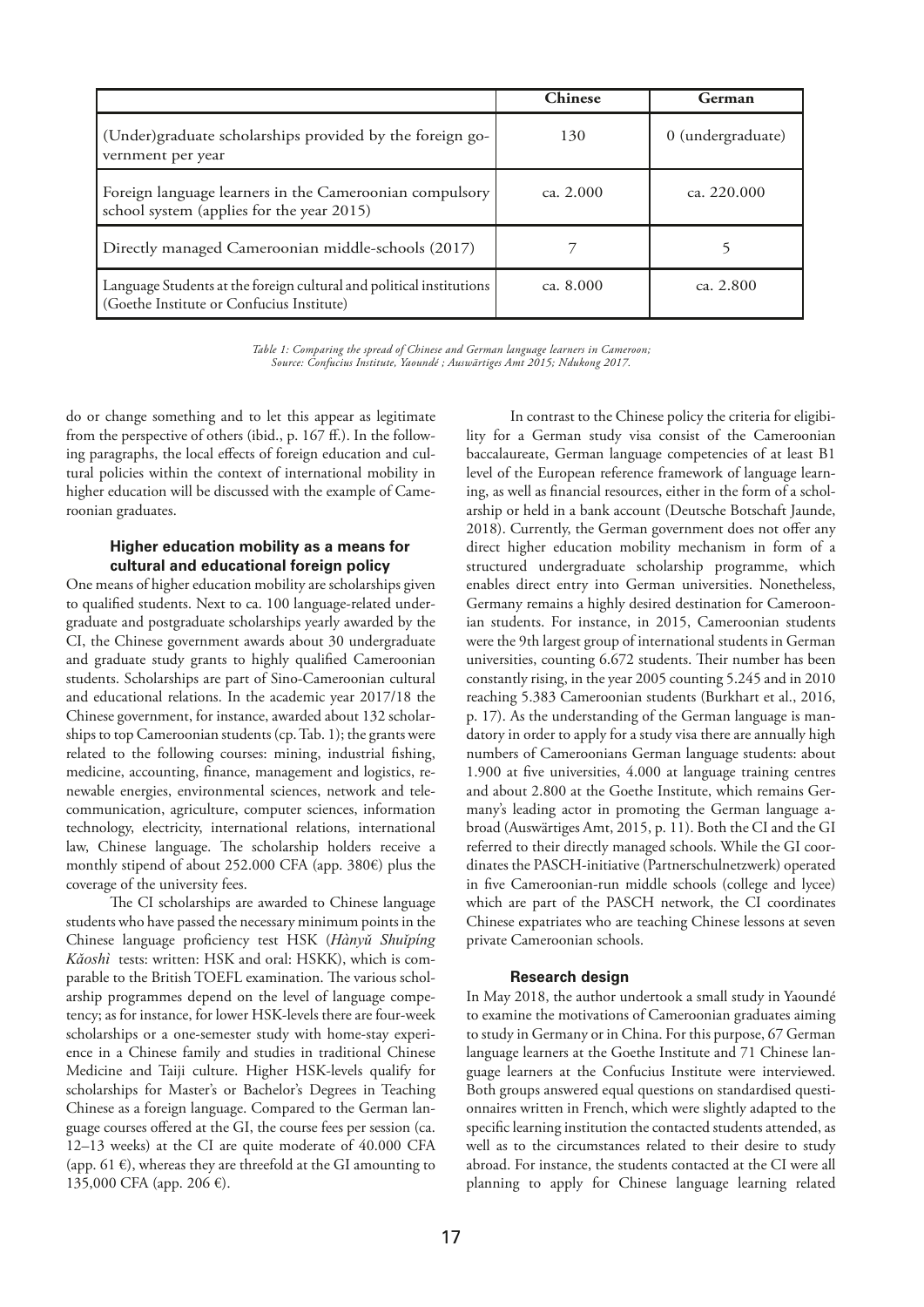scholarships. Notwithstanding, these students explained, once they started studying in China with the support of a CI scholarship, they would try to apply for a second scholarship awarded by the Chinese government, to prolong their stay and study a different course. Hence, their answers given in the questionnaire need to be read and understood against this background. Also, the financial situation of German language learners was different. As there are no undergraduate scholarships for Cameroonians to study in Germany, the students were more or less forced to self-support their stay in Germany and this fact had also been explicitly addressed in the questionnaire issued to them.

Students of different learning grades were contacted in both institutions in order to have a heterogeneous sample. Furthermore, they were asked to give information on their socioeconomic background, aspects of their academic aspirations and ambitions in life. The questionnaires were evaluated according to quantitative social research methods. Descriptive analyses were conducted to compare the different motives stated by Cameroonian students in light of their chosen destination. Apart from the student's survey, expert interviews with employees of the DAAD, the CI and the GI were conducted.

## **Motives for higher education in China or Germany**

The groups of language learning students show differences, particularly in terms of age: While the eldest German language learner is 26 years old, the eldest Chinese language learners are almost 10 years older (cf. Tab. 2). Reasons for this can be related to the different visa policies. The Chinese scholarship programmes express vantages in promoting the language acquisition of university graduates, professionals or civil servants and include these applicants up to the age of 35, provided that they declare to return to their company after their study stay in China.

The Chinese demand of competent Chinese speaking Cameroonians has already been notified by Cameroonian students, who have claimed they wanted to learn Chinese, since the Sino-Cameroonian political and trade relationship is based on a solid political foundation and subsequent job opportunities appear to be plentiful (cf. Tab. 3). Moreover, they positively value the flexible visa policy as well as the high academic standards offered at Chinese universities.

Such pull-factors stressed by the German language learners differ from the ones mentioned by the Chinese language learners (cf. Tab. 3). The interviewed students plan to study in Germany because they want to meet high academic standards there (31 %) and attain an internationally accredited university degree (12 %). Moreover, the question of paying university fees is highlighted here, too, and the fact that no such fees are demanded in German higher education makes Germany appear attractive, since these study aspirants are not granted scholarships which cover such expenses. Furthermore, the students hope to live in a country with a modern lifestyle and benefit from better job prospects after graduating from university.

The high academic and technological standard met in Germany corresponds strongly with the choice of the interviewees' attempted study subject (cf. Tab. 4). German language learners plan to study subjects in engineering (22 %) or information technology (25 %) or health and medical science (14 %). Other subjects are e.g. social sciences, fashion design or International Relations, linguistics/translation. The picture is different in respect to the Chinese language learners. More than half of them plan to professionalise their Chinese language competences at a Chinese university (56 %), or to study economics (14 %). Only few decide to study engineering (4 %), health and medical sciences (6 %) or information technology (6%). These results, however, have to be read cautiously, as already explained before, Cameroonian students studying in China may have the opportunity to apply for a second scholarship for another study course other than Chinese language and culture.



Age of Chinese language students ( $N = 71$ ) Age of German language students ( $N = 67$ )

*Table 2: Age of students in the sample; Source: own research data; n. s.: not specified.*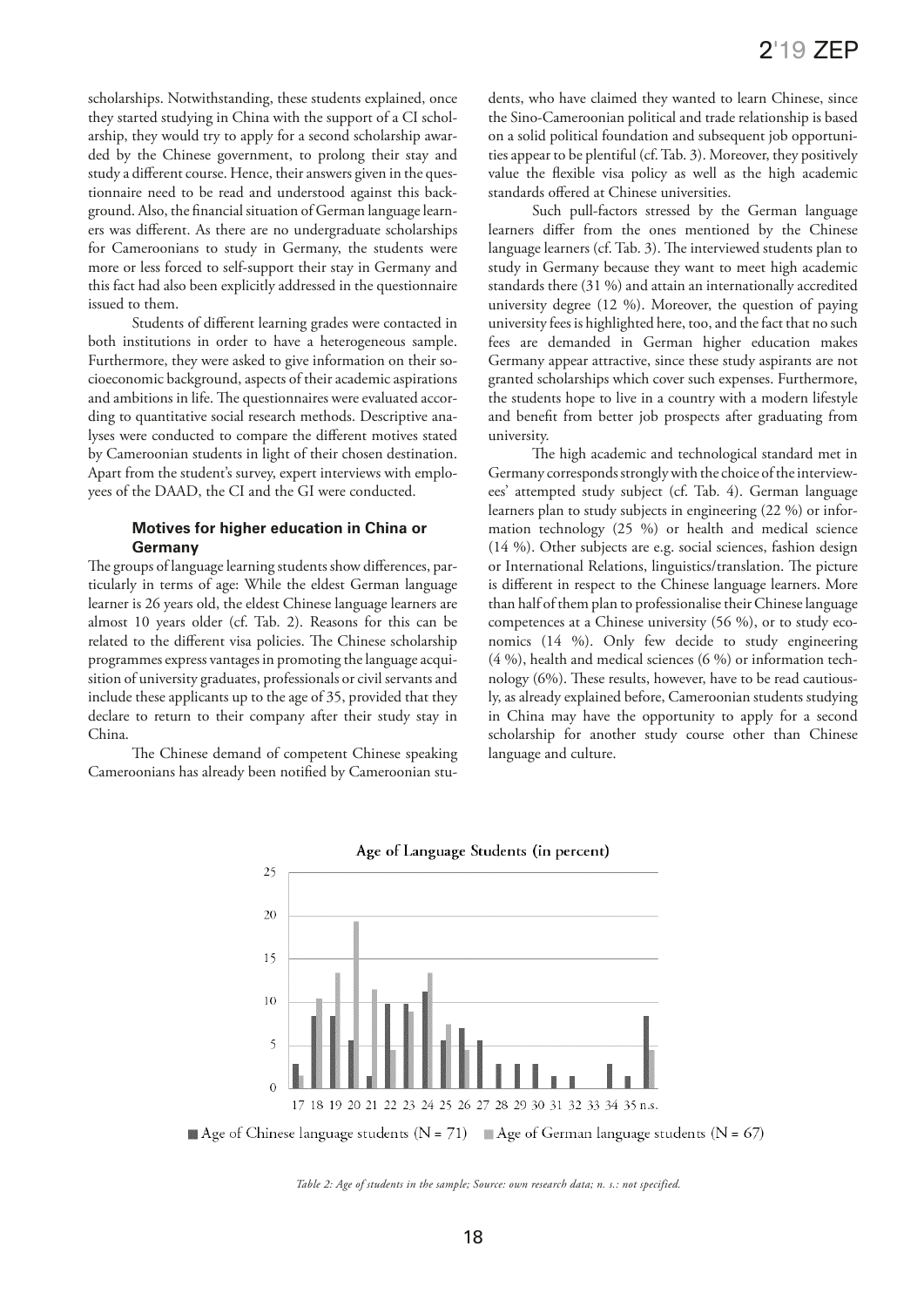|    | <b>Motive of Confucius Institute</b> | numbers in $%$ |    | Motives of Goethe Institute        | numbers in $%$ |
|----|--------------------------------------|----------------|----|------------------------------------|----------------|
|    | Students ( $N = 71$ )                |                |    | Students ( $N = 67$ )              |                |
|    | Learning a foreign language          | 26             |    | High academic standards            | 31             |
|    | High academic standards              | 20             |    | Internationally accredited degrees | 12             |
| 3. | Easy to migrate to                   | 14             |    | No school fees                     |                |
| 4. | Better working conditions            | 12             | 4. | Modern technology/life             |                |
|    | after university studies             |                |    |                                    |                |
|    | Political and trade relations        |                |    | Better working conditions          |                |
|    |                                      |                |    | after university studies           |                |

*Table 3: Top-5-Motives for higher education mobility in percent; Source: own research data.*

#### $n.A$ Other  $14<sup>1</sup>$ Economics Engeneering and Mechanical Subjects 6 Health and Medical Sciences 6 Information Technology 56 Languages  $\overline{0}$  $\Omega$  $10$ 20 30 40 50 60 CI Students ( $N = 71$ ) GI Students ( $N = 67$ )

## Choice of study subject in percent

*Table 4: Choice of sudy subject in percent; Source: own research data; N. A.: no answer given.*

## **Discussion**

The results of the study point out the differences between the currently implemented German and Chinese foreign cultural and educational policies. Chinese language learners straightforwardly argue that they see clear chances in studying in China, since scholarships are provided directly from undergraduate level – this, however, is not the case for German visa aspirants. The scientific literature discusses traditional donor countries as shying to enable young academics to study abroad as from undergraduate stage, because they fear they might not plan to return to their home countries (Nordtveit, 2011, p. 106 f.). "Other Western countries are following the same pattern, and rather give scholarships to postgraduate students. This makes it possible for the donor country to consider the mature students; if they are very good, they can be kept in the host country. If they are arriving in the donor country when they are too young, they don't want to go back to Cameroon, whereas older people with a family are willing to go back" (ibid.).

This must not necessarily be the case; though a huge number of Cameroonians do stay in Germany, many of them return to Cameroon. The Centre for International Migration and Development (Müller, 2019) counted about 64 Cameroonian returnees between 2015 and 2018 (numbers of returnees who are supported by other agencies are however not included), who have resettled via the mobility programmes offered by the GIZ and the Center for International Migration and Development (CIM). All of them were noticed to be university graduates. Most of the interviewed German language students aspire to return to their home country, Cameroon, after their study stay in Germany. They attempt to gain necessary competencies and knowledge in Germany which they hope to later implement for Cameroon's development and technological advancement.

Hence, German foreign education policies appear to remain lip confessions which are not put into meaningful and effective practices in the case of Cameroon. In fact, the propaganda to 'expand university access in Germany' which was promulgated by the German Vice President of the house of representatives (German Bundestag), Ulla Schmidt, in the year 2006 has since then not yet been implemented here, as demanded: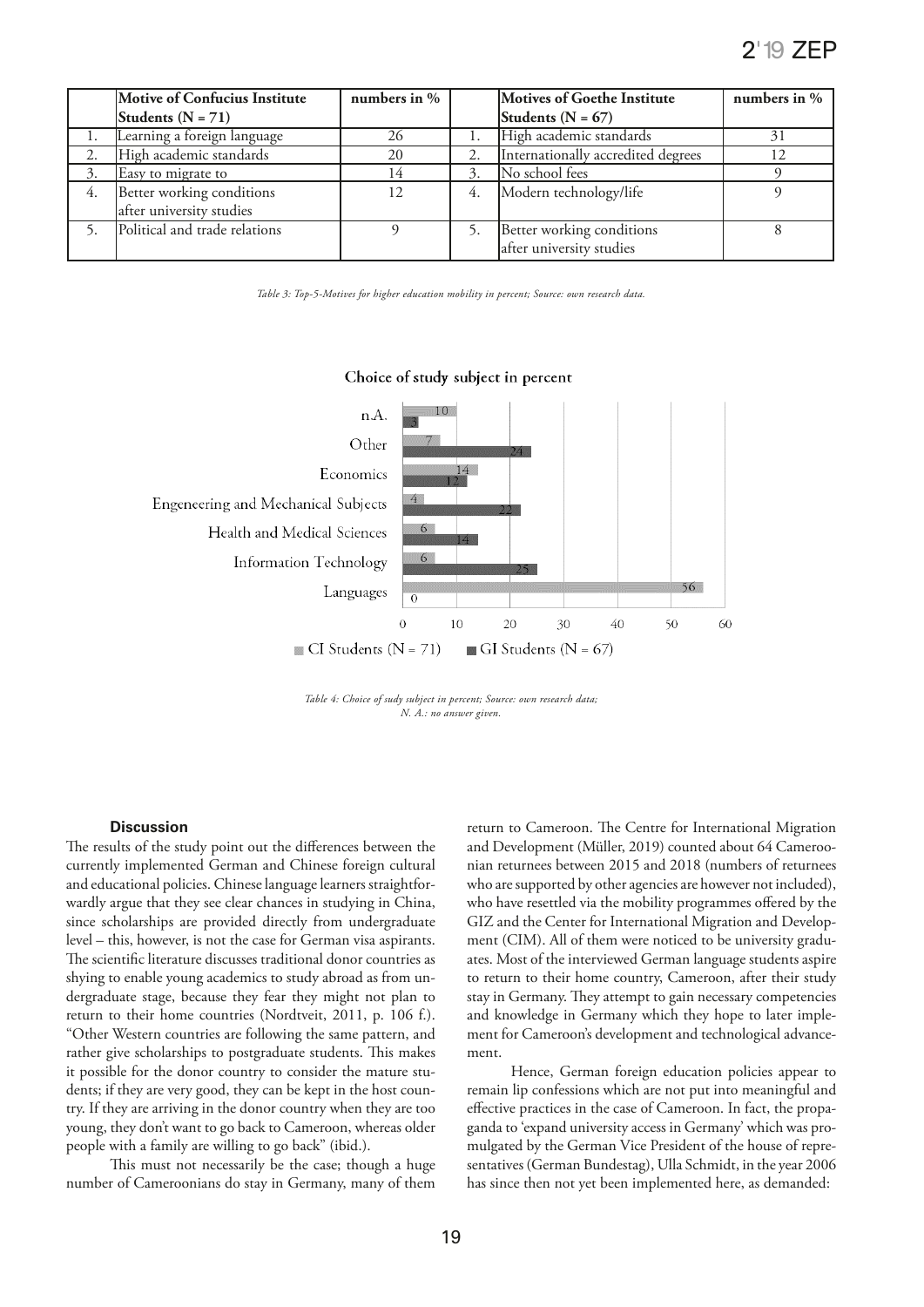*"Beyond mere language acquisition, continuous educational support is also a long-term concern of foreign cultural and educational policy. From German foreign and partner schools or study programs of the German Academic Exchange Services to alumni activities: At the end of the educational support are highly qualified people who are permanently connected to Germany by their educational biography. For this reason (…) we must also make greater efforts to expand university access in Germany. This is especially true in the context of rising immigration" (Schmidt, 2016, p. 2).*

Currently, the PRC is actively sponsoring more than 70,000 African students with study visas at Chinese universities (Kappel, 2018, p. 3) and in so doing continuously puts into practice its cooperation plans with African countries, as stipulated in the FOCAC (Forum on China-Africa Cooperation) plans of actions which finally leads to intensified public diplomacy ties with the African societies. Thereby it attempts to heavily benefit from Chinese speaking Cameroonians they had previously invested in training for. Moreover, it can also be argued that the PRC practices forms of soft power or even hegemonic policy, as elder Chinese language students are issued scholarships and visas to continue their studies in China and can later serve as useful gatekeepers to the Cameroonian companies they had been previously working with. This finding can be corroborated with prior research, which also emphasises the current urgent need of Chinese companies in Cameroon for translators, interpreters etc. who are competent in speaking Chinese (Nordtveit, 2011). Discriminating by age would hence torpedo their business objectives of recruiting gatekeepers to the Cameroonian economy.

The results of the interview study presented here resonate with the fact that there is a great demand for Chinese speaking Cameroonians since the PRC 'has become Africa's largest trade partner' (IOSC, 2013). Especially now, as the PRC is implementing macro infrastructural projects involving vast parts of African regions e.g. as part of the new Silk-Belt Road projects (IOSC, 2015). China's Information Office of the State Council (IOSC, 2013) constitutes that in the year 2017 Cameroon's exports to China augmented to the sum of about 788 Million US Dollars, compared to app. 180 Million US Dollars in the year 2008 (ITC 2018). Although the PRC is a comparably new partner in development cooperation, Africa has received 3.4 billion US Dollars of development aid from the PRC in the years between 2000 and 2014 (Chandran, 2017). The PRC's foreign development aid, which has been part of the FOCAC agreements, is now officially institutionalized as China has recently installed its "International Development Cooperation Agency" which shifts the country's position from a recipient to a donor country (IOSC, 2018). In how far Sino-Cameroonian cooperation will continue to be a "win-winsituation" as it is at times referred to, needs to be evaluated in future, since the agency came into existence only in April 2018.

Compared to the economic involvement of the PRC in Cameroon, Germany's cooperation is of minor relevance (Statistisches Bundesamt, 2018), likewise its influence as a donor country, since development aid with Cameroon amounted to (only) 125,5 Million Euro (BMZ, 2018). The German-Cameroonian trade volume also stagnates on a low level of 43,680 Million Euro in the year 2017, which is only one fifth of the sum traded between China and Cameroon. The Afro-German development cooperation is anchored in the 2017 Marshall Plan for Africa, following its main objective to create new job perspectives, educational institutions and vocational training for young Africans and to establish structures enabling a prospective future for them (ibid., p. 5; 10), and in so doing, such a policy at least implicitly tries to minimize motives for their migration from their home countries. However, education and international mobility programmes between Cameroonian and German higher education institutions are not part of the package.

## **Summary**

This contribution has aimed to examine in how far the foreign cultural and educational policies, which Cameroon shares with China and Germany, affect the international mobility of Cameroonian graduates. This has been demonstrated by means of an exploratory survey at the Goethe Institute and the Confucius Institute in Yaoundé.

The differences in motives for international mobility in higher education of the two compared samples of students reflect the strategies of foreign educational policies implemented by the PRC and Germany. Whereas the PRC attempts clear cut goals for economic investments and development cooperation, Germany does not provide such a specified strategy for either economic or cultural and educational cooperation with Cameroon. Also, the visa policies are opaque and the mechanisms for undergraduate higher education mobility to Germany are virtually non-existent.

Due to this lack of clarity, it was not possible, however, to exactly define, in how far the visa policy is related to German foreign cultural and educational policies or cooperation measures with Cameroon. Hence, it would be interesting to find correlating data which portray the strategies of education cooperation between Cameroon and Germany and to figure out the exact mechanisms of higher education mobility provided to Cameroonian students planning to study at a German university.

Also, long-term trends and experiences with the Chinese scholarship policies need to be observed as well as what becomes of the Cameroonian students studying in China after their return to Cameroon, or to another country, or how many of them will remain in China.

#### **References**

Adick, C. (2016). German foreign cultural and educational policy as a means of soft power. *Hungarian Educational Research Journal*, 6(3), 11–22. [https://doi. org/10.14413/herj.2016.03.02.]

Auswärtiges Amt (2015). *Deutsch als Fremdsprache weltweit. Datenerhebung 2015*. Access on 26.03.2019 https://www.auswaertiges-amt.de/blob/201002/b60a04e786 1a84b32bee9d84f7d38d86/publstatistik-data.pdf

Auswärtiges Amt (2018). *Auswärtige Kultur- und Bildungspolitik. Kulturelle Angebote aus Deutschland schaffen weltweit Vertrauen in unser Land*. Access on 26.03.2019 https://www.auswaertiges-amt.de/de/aussenpolitik/themen/kulturdialg/01-zieleund-aufgaben

Bundesministerium für wirtschaftliche Zusammenarbeit und Entwicklung (BMZ) (2018). *Afrika südlich der Sahara. Kamerun.* Access on 26.03.2019 http://www.bmz. de/de/laender\_regionen/subsahara/kamerun/index.jsp

Burkhart, S., Chehab van den Assem, N., Grützmacher, J., Heublein, U., Kammüller, S., & Kercher, J. (2016). *Wissenschaft Weltoffen 2016. Daten und Fakten zur Internationalität von Studium und Forschung in Deutschland*. Bielefeld: Bertelsmann.